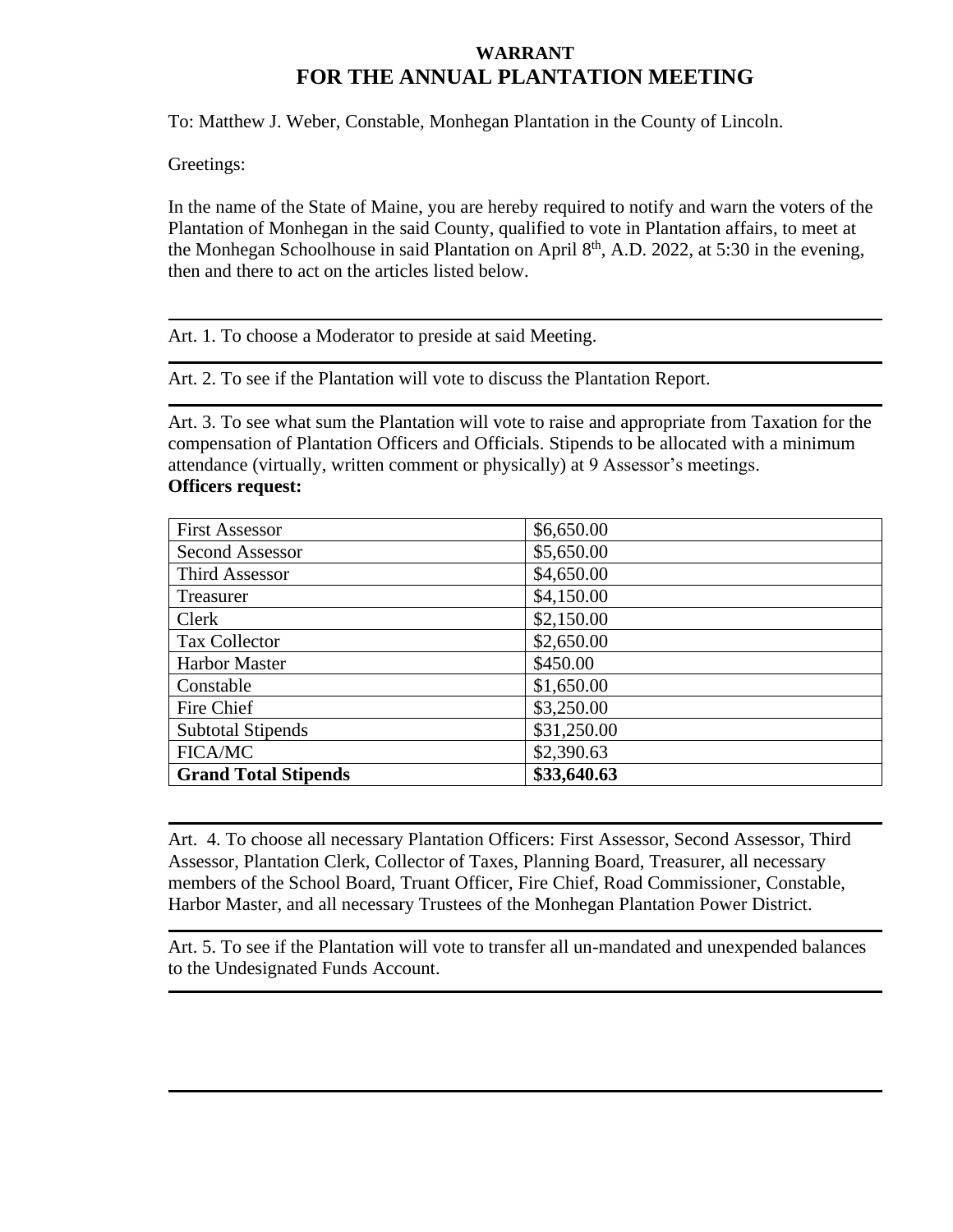Art. 6. To see if the Plantation will vote to accept the categories of funds listed below provided by the Maine State Legislature

| Civil Emergency Funds                     | Amt.Unknown     |
|-------------------------------------------|-----------------|
| <b>General Assistance</b>                 | Amt.Unknown     |
| <b>Local Road Assistance</b>              | Est. \$2,500.00 |
| <b>Municipal Revenue Sharing</b>          | Est. \$3,067.40 |
| Public Library State Aid per Capita       | Amt.Unknown     |
| State Aid to Education, including Federal |                 |
| pass-through funds                        | Amt.Unknown     |
| <b>Veterans Exemption Reimbursement</b>   | Est. \$30.00    |
| Other State Grants and/or other funds     |                 |
| not listed below                          | Amt.Unknown     |

Art. 7. To see if the Plantation will vote to put the Interest on Property Tax receipts into the Cemetery Account.

Art. 8. To see if the Plantation will vote to put the Interest on Checking into the Cemetery Account.

Art. 9. To see if the Plantation will vote to put the Auto Excise Tax Receipts and Snowmobile and ATV registration fees into the Road Account.

Art. 10. To see if the Plantation will vote to put the Boat Excise Tax Receipts and Boat Agent Fees into the Wharf Account.

Art. 11. To see if the Plantation will vote to put the Vehicle Permit Fees into the Roads Account.

Art. 12. To see if the Plantation will vote to put the Mooring Fees into the Wharf Account.

Art. 13. To see if the Plantation will vote to collect the maximum interest the legislature will allow on all Personal and Property Taxes paid after October 1<sup>st</sup>, 2022.

Art. 14. To see what sum the municipality will appropriate for the total cost of funding public education from pre-kindergarten to grade 12 as described in the Essentials Programs and Services Funding Act **(recommend \$ 29,080.83)** and to see what sum the municipality will raise as the municipality's contribution to the total cost of funding public education from prekindergarten to grade 12 as described in the Essential Programs and Services Funding Act in accordance with the Maine Revised Statutes, Title 20-A Maine Revised Statutes Title 20-A § 15688.

#### **Recommend: \$ 29,080.83**

*Explanation: The school administrative unit's contribution to the total cost of funding public education from pre-kindergarten to grade 12 as described in the Essential Programs and Services Funding Act is the amount of money determined by state law to be the minimum amount that a municipality must raise in order to receive the full amount of state dollars.*

Art. 15. Shall Monhegan Plantation raise and appropriate **\$ 217,324.07** in additional local funds, which exceeds the State's Essential Programs and Services model by **\$ 217,324.07** as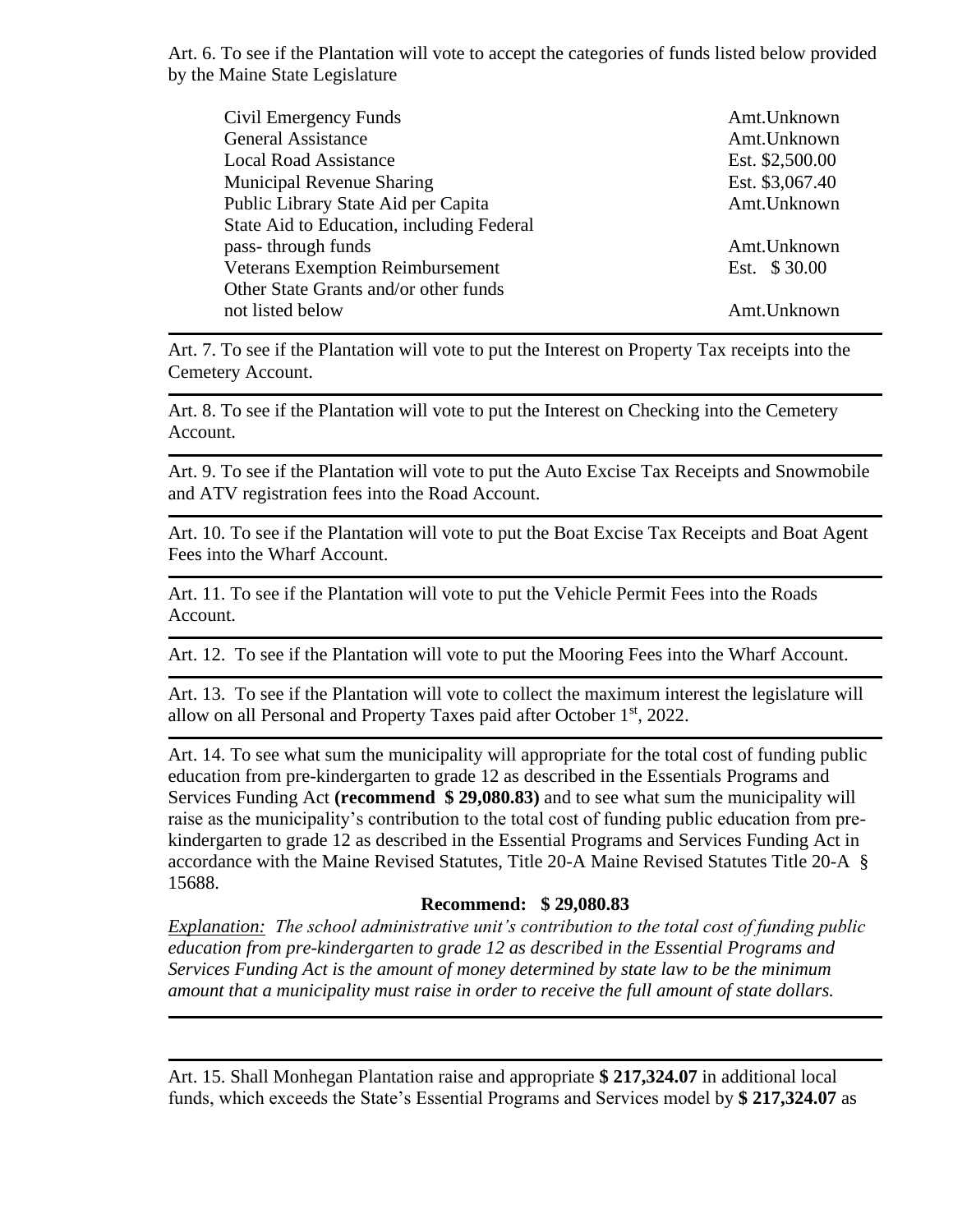required to fund the budget recommended by the school committee? The school committee recommends **\$ 217,324.07** for additional funds and gives the following reason for exceeding the State's Essential Programs and Services model: Public education from pre-kindergarten to grade 12 here on Monhegan costs significantly more than the state's formula allows for.

*Explanation: The additional local funds are those locally raised funds over and above the school administrative unit's local contribution to the total cost of funding public education from pre-kindergarten to grade 12 as described in the Essentials Programs and Services Funding Act.*

Art. 16. To see what sum the municipality will authorize the school to expend for the fiscal year beginning July 1, 2022 and ending June 30, 2023 from the school administrative unit's contribution to the total cost of funding public education from pre-kindergarten to grade 12 as described in the Essentials Programs and Services Funding Act, non-state funded construction projects, additional local funds for school purposes under the Maine revised Statutes, Title 20- A § 15690, unexpended balances, tuition receipts, state subsidy and other receipts for the support of the school.

## **Recommend: \$ 281,592.50**

Art. 17. To see if the Plantation will authorize the School Committee to expend from other *unanticipated* revenues, educational grants and subsidies from Federal, State, local or private sources for the support of the school.

Art. 18. To see if the Plantation will authorize the School Committee to expend from other *anticipated* revenues, educational grants and subsidies from Federal, State, local or private sources for the support of the school.

Art. 19. To see if the Plantation will vote to continue supporting the Monhegan School's commitment to participating in The Outer Islands Teaching and Learning Collaborative.

Art. 20. To see what sum the Plantation will authorize to be expended for **Regular Education. School Committee recommends: \$ 166,935.17**

• *This cost center is the total of Elementary Instruction, Field Trips and Secondary Instruction and newly includes Gifted & Talented.*

Art. 21. To see what sum the Plantation will authorize to be expended for **Special Education. School Committee recommends: \$ 3,535.00**

• *This cost center is the total of Special Education and Psychological Services.*

Art. 22. To see what sum the Plantation will authorize to be expended for **Student and Staff Support.**

**School Committee recommends: \$ 18,875.12**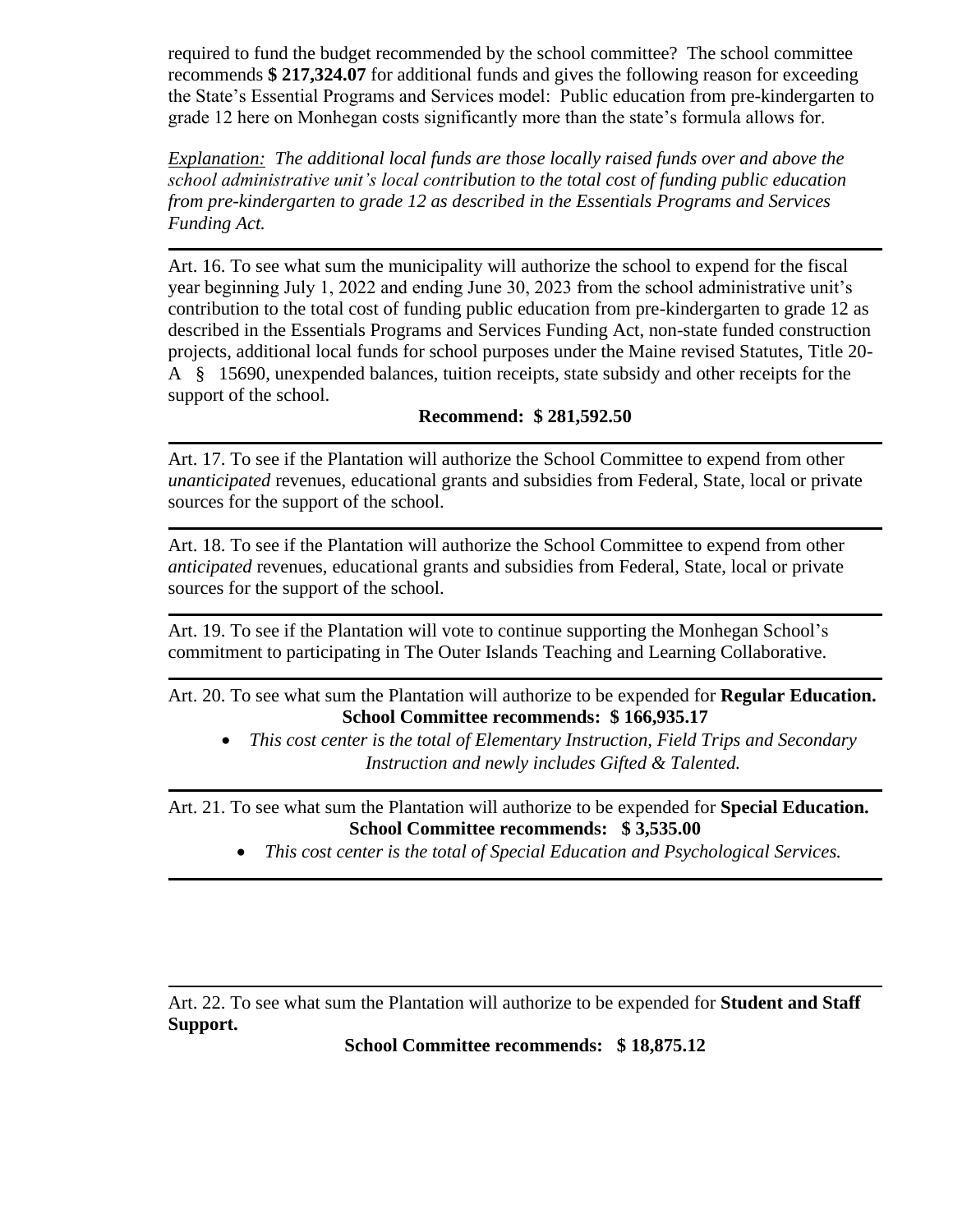• *This cost center is the total of Guidance, Literacy Curriculum, Health Services, Library/Media Education and technology. Gifted & Talented has been moved to the Regular Education cost center.*

Art. 23. To see what sum the Plantation will authorize to be expended for **System Administration.**

#### **School Committee recommends: \$ 67,669.21**

• *This cost center is the total of School Committee, Audit Fees, and Office of the Superintendent.*

Art. 24. To see what sum the Plantation will authorize to be expended for **Facilities and Plant Maintenance.**

## **School Committee recommends: \$ 24,578.00**

• *This cost center is the total of Operation of Plant, Custodial and Plant Maintenance.*

Art. 25. To see what sum the Plantation will authorize the School Committee to transfer from Secondary Instruction for the 22/23 school year to the Secondary Education Reserve Fund established to offset future years' secondary education room and board and tuition costs. **School Committee recommends \$ 11,000.00**

Art. 26. To see what sum the Plantation will authorize the School Committee to transfer from the ending balance of the Plant/Maintenance funds for the 22/23 school year to the Capital Reserve Fund.

### **School Committee recommends \$ 2,000.00**

Art. 27. To see if the Plantation will vote to accept the proposed Policy on Employee Compensation.

• *Please see the included policy accompanying this warrant for your reference.*

Art. 28. To see if the Plantation will vote to authorize the Board of Assessors to make application for and execute any documents related to federal, state, or private grants, and to accept said grant funds if awarded and authorize their expenditure for the purpose specified in the grant.

Art. 29. To see what sum the Plantation will vote to raise and appropriate for the Municipal Administrator dedicated account:

**The Assessors recommend: \$ 16,000.00**

Raised from Taxation: \$ 16,000.00

Art. 30. To see what sum the Plantation will vote to raise and appropriate for Plantation expenses:

> **The Assessors recommend: \$ 43,200.00** Transferred from Undesignated Funds Account: \$ 14,000.00 Raised from Taxation: \$ 29,200.00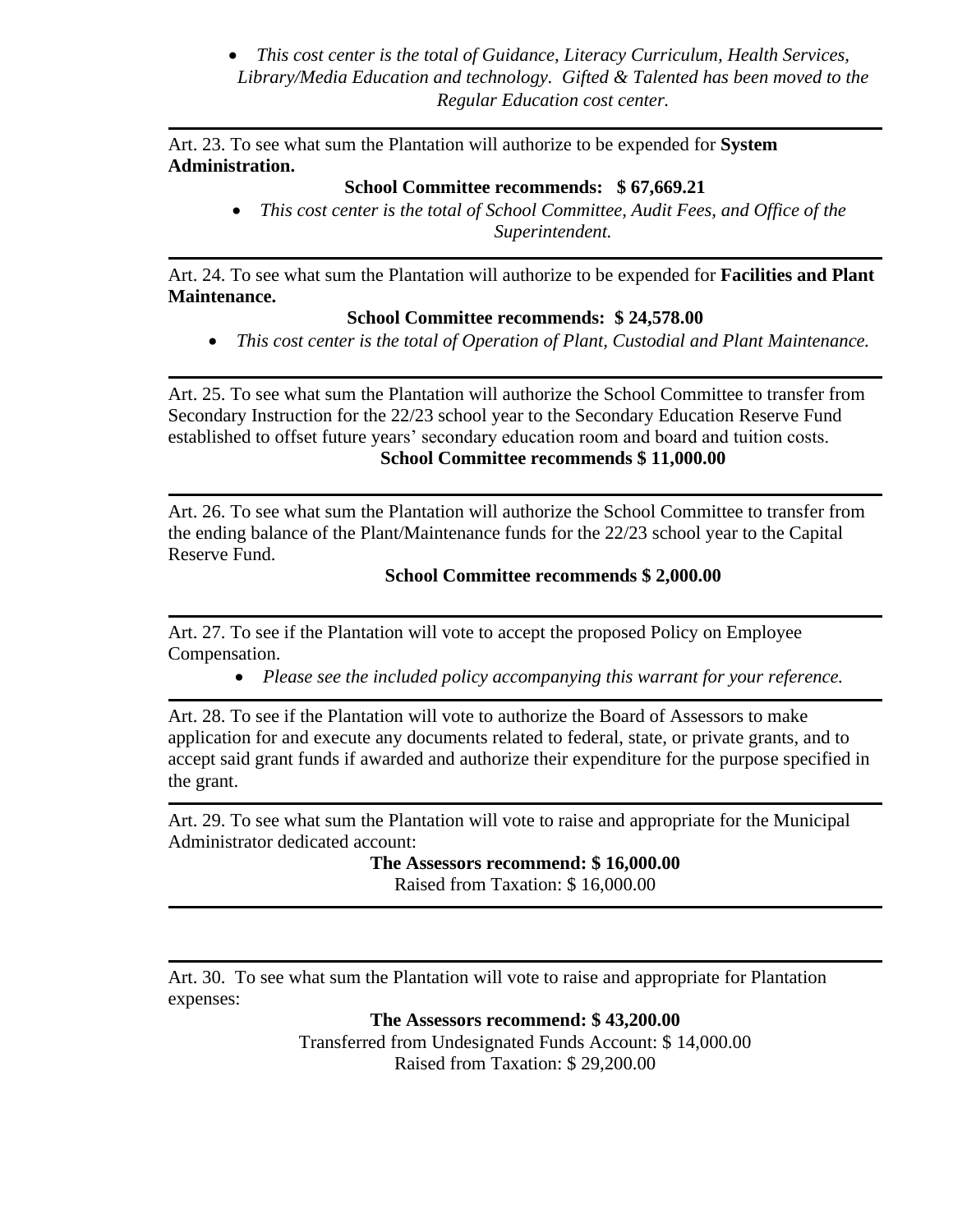Art. 31. To see what sum the Plantation will vote to raise and appropriate for the Broadband Planning dedicated account:

### **The Assessors recommend: \$ 17,053.91**

Raised from Taxation: \$ 17,053.91

• *This is the amount due for annual payment on the loan taken for installation of broadband infrastructure in the Plantation.*

Art. 32. To see what sum the Plantation will vote to raise and appropriate for the Treasurer's Department:

### **The Assessors recommend: \$ 500.00**

Transfer from Undesignated Funds Account: \$ 200.00 Raised from Taxation: \$ 300.00

Art. 33. To see what sum the Plantation will vote to raise and appropriate for the Clerk's Department expenses:

> **The Assessors recommend: \$ 500.00** Transfer from Undesignated Funds Account: \$ 500.00

Art. 34. To see what sum the Plantation will vote to raise and appropriate for the Tax Collector's Department expenses:

**The Assessors recommend: \$ 500.00**

Transfer from Undesignated Funds Account: \$ 300.00 Raised from Taxation: \$ 200.00

Art. 35. To see what sum the Plantation will vote to raise and appropriate for Rodent Control: **The Assessors recommend: \$ 1,500.00**

Transfer from Undesignated Funds Account: \$ 1,500.00

Art. 36. To see what sum the Plantation will vote to raise and appropriate, and expend from revenues for the Solid Waste Department expenses:

#### **The Assessors recommend: \$ 74,000.00**

Estimated Revenues: \$ 38,000.00 Transfer from Undesignated Funds Account: \$ 12,000.00 Raised from Taxation: \$ 24,000.00

Art. 37. To see what sum the Plantation will vote to raise and appropriate, and expend from revenues for Road and Snow Removal expenses:

**The Assessors recommend: \$ 59,400.00**

Estimated Revenues: \$ 17,500.00 Transfer from Undesignated Funds Account: \$ 19,000.00 Raised from Taxation: \$ 22,900.00

Art. 38. To see what sum the Plantation will vote to raise and appropriate for the Long-Term Wharf Maintenance Dedicated Account:

> **The Assessors recommend: \$ 38,600.00** Raised from Taxation: \$ 38,600.00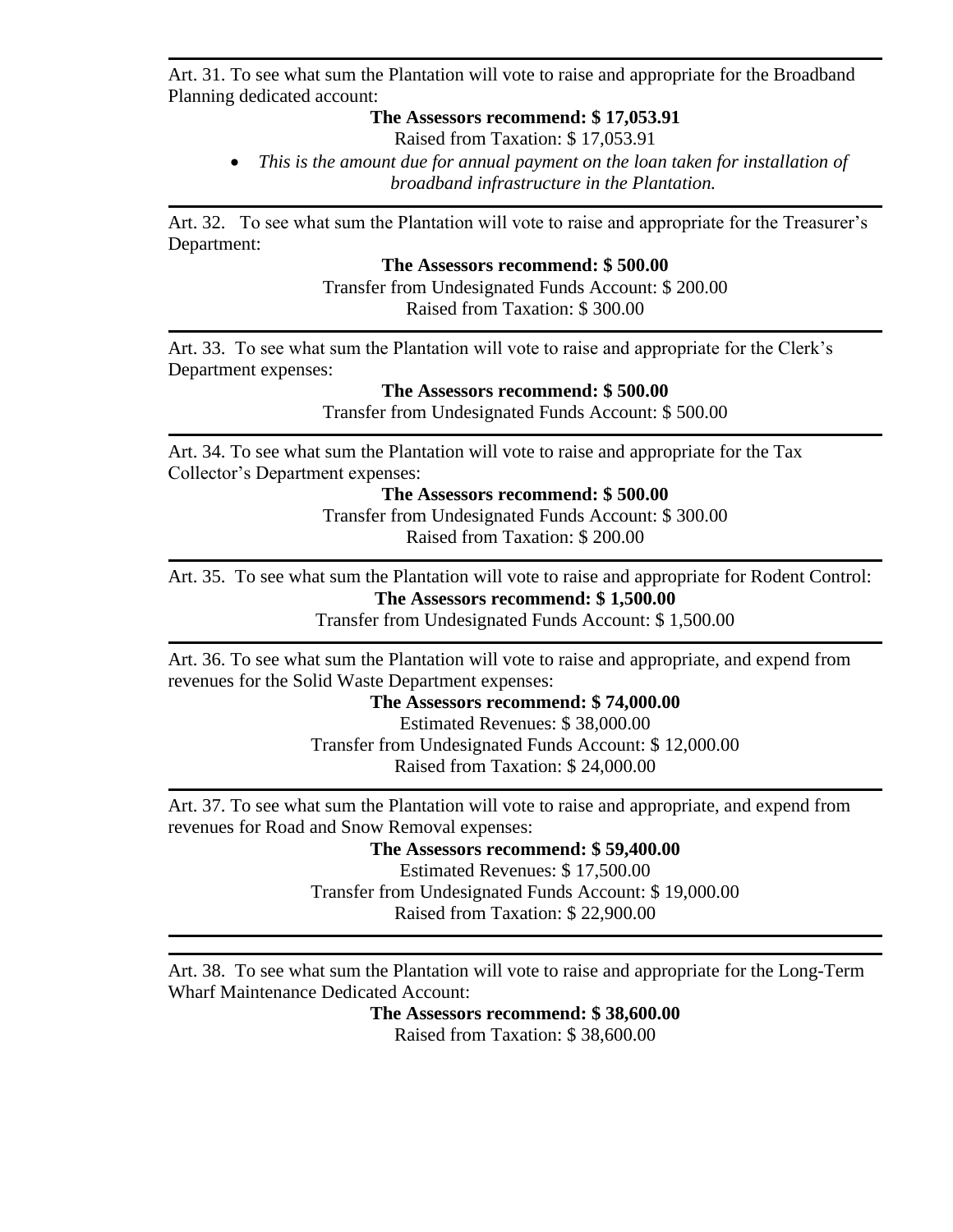*Explanatory Note: \$36,000.00 will be transferred to the Emily Thompkins Farrelly Fund to replenish funds that were borrowed in 2021 for the replacement of all of the piles (17) on the face of the wharf and two 20-foot galvanized ladders.* 

Art. 39. To see what sum the Plantation will vote to raise and appropriate, and expend from revenues for Wharf Operating expenses:

> **The Assessors recommend: \$ 9,595.00** Estimated Revenues: \$ 700.00 Transferred from Undesignated Funds Account: \$ 2,500.00 Raised from Taxation: \$ 6,395.00

Art. 40. To see what sum the Plantation will vote to raise and appropriate, and expend from revenues for Fire Department expenses:

> **The Assessors recommend: \$ 40,725.00** Estimated Revenues: \$ 1,131.00 Raised from Taxation: \$ 39,594.00

Art. 41. To see what sum the Plantation will vote to raise and appropriate for the Fire Barn Dedicated Account:

**The Assessors recommend: \$ 15,000.00**

Transferred from Undesignated Funds Account: \$ 15,000.00

Art. 42. To see what sum the Plantation will vote to raise and appropriate for the Fire Truck Dedicated Account:

**The Assessors recommend: \$ 5,000.00**

Transferred from Undesignated Funds Account: \$ 5,000.00

Art. 43. To see what sum the Plantation will vote to raise and appropriate for the Animal Control Dedicated Account:

**The Assessors recommend: \$ 250.00**

Raised from Taxation: \$ 250.00

Art. 44. To see what sum the Plantation will vote to raise and appropriate for the Monhegan Memorial Library:

**The Assessors recommend: \$ 500.00**

Raised from Taxation: \$ 500.00

Art. 45. To see what sum the Plantation will vote to raise and appropriate for Spectrum Generations, Central Maine's Area Agency on Aging:

**The Assessors recommend: \$ 100.00** 

Raised from Taxation: \$ 100.00

Art. 46. To see what sum the Plantation will vote to raise and appropriate for a regional mental health support organization, to be determined:

> **The Assessors recommend: \$ 200.00**  Raised from Taxation: \$ 200.00

Art. 47. To see what sum the Plantation will vote to raise and appropriate for the St. George Ambulance: